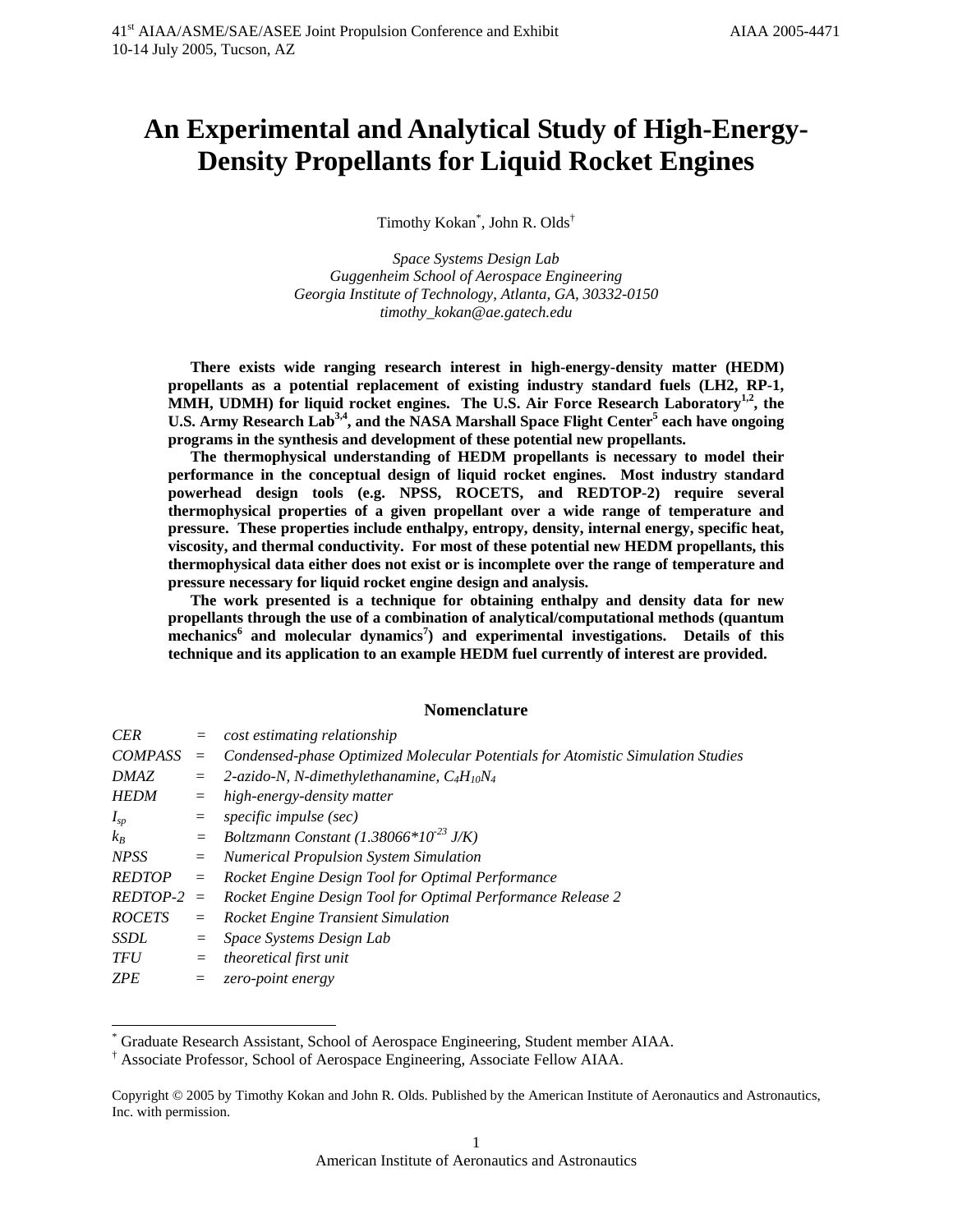## **I. Introduction**

The scope of the research described here is to develop a technique for determining the thermophysical properties of potential new rocket engine propellants. The thermophysical understanding of rocket propellants is of potential new rocket engine propellants. The thermophysical understanding of rocket propellants is necessary to model their performance in the conceptual design of liquid rocket engines. Most industry standard powerhead design tools (e.g. NPSS, ROCETS, and REDTOP-2) require several thermophysical properties of a given propellant over a wide range of temperature and pressure. These properties include enthalpy, entropy, internal energy, specific heat, density, viscosity, and thermal conductivity. For most of these potential new propellants, this thermophysical data either does not exist or is incomplete over the range of temperature and pressure necessary for liquid rocket engine design and analysis. The research work presented focuses on two of these thermophysical properties: enthalpy and density. Work is ongoing to incorporate the prediction of entropy, viscosity, and thermal conductivity to fully describe all the needed thermophysical properties for conceptual powerhead design.

The technique used in this research work to determine enthalpy and density utilizes a combination of analytical/computational methods and experimental investigations. Quantum mechanical methods are used to model a single molecule of the desired propellant in isolation to determine its zero-point energy. The zero-point energy (ZPE) of a molecule is the energy that molecule would theoretically have if it were at a temperature of absolute zero. A design-of-experiments is performed with this molecule to determine the predicted ZPE over a range of geometries around the baseline molecular geometry. In this way, one can model the change in ZPE of the molecule as bond lengths, bond angles, and torsion angles are changed. This sensitivity in molecular ZPE as a function of the molecular geometry is useful in modeling a group of molecules together. The interaction of these molecules, their collisions with one another and resulting changes in velocity, can be used to measure all the necessary thermophysical properties. This technique of modeling a set of molecules and their collisions is known as molecular dynamics.

Once molecular dynamics simulations are run over a range of temperatures and pressures, the resulting calculated thermophysical properties can be imported into any of the aforementioned powerhead design tools. One can then perform conceptual rocket engine design with these new propellants. The end goal is to be able to incorporate new propellants into vehicle designs and quantify the benefits of these new propellants to the overall vehicle system and design architecture.

## **II. Analysis Technique**

Many thermophysical property prediction tools have been created for a variety of uses. Techniques ranging from new equations of state to quantum mechanics have been used to measure certain thermodynamic and physical properties. A recent method developed by Sun<sup>8</sup> utilizes molecular dynamics simulations to calculate many thermophysical properties of a variety of molecules. Sun developed a new molecular force-field called the COMPASS force field, which stands for Condensed-phase Optimized Molecular Potentials for Atomistic Simulation Studies. In molecular dynamics, these force-fields are energy potential fields of an atom or molecule that are used to model the effects of one particle on a neighboring particle. They model the bond, angle, and torsion energies within a molecule as well as the electrostatic and van der Waals energies between molecules.

The COMPASS force field parameters for the intramolecular terms are derived from curve fits of quantum mechanical data. The intermolecular force field parameters are determined by running molecular dynamics simulations and fitting the simulated thermophysical results to experimental data by adjusting the intermolecular parameters.

The COMPASS force field is shown in equation (1). The functions in the COMPASS model can be divided into two general categories: the first is the valence terms which represent the internal coordinates of the atoms that make up the molecule, and the second is the nonbond interaction terms which represent those interactions between atoms separated by two or more atoms or those that belong to different molecules<sup>8</sup>. The first ten terms in the equation belong to the first category while the last two terms belong to the second category. The first four terms represent bond lengths (b), bond angles ( $\theta$ ), torsion angles ( $\phi$ ), and out-of-plane angles ( $\gamma$ ). The internal motions are shown in Figure 1. The next six terms are cross-coupling terms of two or more of the internal coordinates.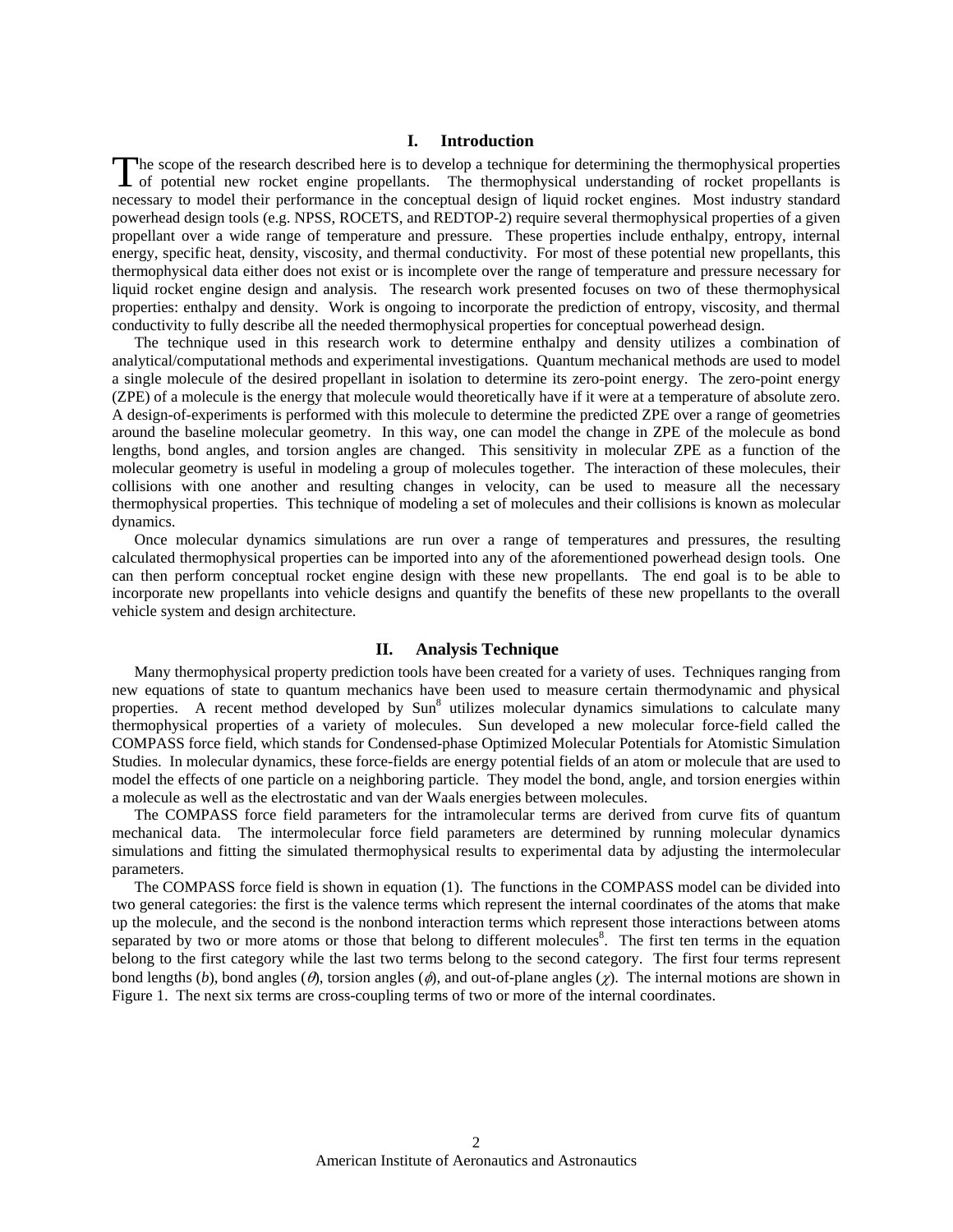$$
E_{pot}^{COMASS} = \sum_{b} [k_{2}(b - b_{0})^{2} + k_{3}(b - b_{0})^{3} + k_{4}(b - b_{0})^{4}]
$$
  
+ 
$$
\sum_{\theta} [h_{2}(\theta - \theta_{0})^{2} + h_{3}(\theta - \theta_{0})^{3} + h_{4}(\theta - \theta_{0})^{4}]
$$
  
+ 
$$
\sum_{\theta} [V_{1}(1 - \cos \phi) + V_{2}(1 - \cos 2\phi) + V_{3}(1 - \cos 3\phi)]
$$
  
+ 
$$
\sum_{\theta} K_{\theta} (\chi - \chi_{0})^{2}
$$
  
+ 
$$
\sum_{b,b} K_{bb} (b - b_{0})(b - b_{0})
$$
  
+ 
$$
\sum_{\theta, \theta} K_{\theta\theta} (\theta - \theta_{0})(\theta - \theta_{0})
$$
  
+ 
$$
\sum_{b,\theta} K_{bb} (\theta - b_{0})(\theta - \theta_{0})
$$
  
+ 
$$
\sum_{b,\theta} (b - b_{0})(\sigma_{1} \cos \phi + \sigma_{2} \cos 2\phi + \sigma_{3} \cos 3\phi)
$$
  
+ 
$$
\sum_{\theta, \phi} (\theta - \theta_{0}) [F_{1} \cos \phi + F_{2} \cos 2\phi + F_{3} \cos 3\phi]
$$
  
+ 
$$
\sum_{\theta, \theta, \phi} K_{\theta\theta\phi} (\theta - \theta_{0})(\theta - \theta_{0}) (\phi - \theta_{0})
$$
  
+ 
$$
\sum_{i,j} \sum_{r_{ij}} K_{\theta\theta\phi} (\theta - \theta_{0})(\theta - \theta_{0})^{\delta}
$$
  
+ 
$$
\sum_{i,j} \epsilon_{ij} \left[ 2 \left( \frac{r_{ij}^{0}}{r_{ij}} \right)^{\delta} - 3 \left( \frac{r_{ij}^{0}}{r_{ij}} \right)^{\delta} \right]
$$



**Figure 1. Bond Length, Bond Angle, and Torsion Angle Internal Motions** 

#### **A. Quantum Mechanics**

As shown in equation (1), several coefficients (*ki*, *hi*, *Vi*, *Ki*, etc.) are needed to define the energy potential. The coefficients for the first ten terms in equation  $(1)$  are derived from curve fits of quantum mechanical data. Sun<sup>8</sup> in 1998 and McQuaid<sup>9</sup> in 2004 did this work for several different atom types.

In the field of molecular design and energy prediction, quantum mechanical techniques attempt to either solve directly or approximate numerically the *wave function* of a system. The *wave function* describes the location of all the particles in the system as a function of time. In 1926, Austrian physicist Erwin Schrödinger developed an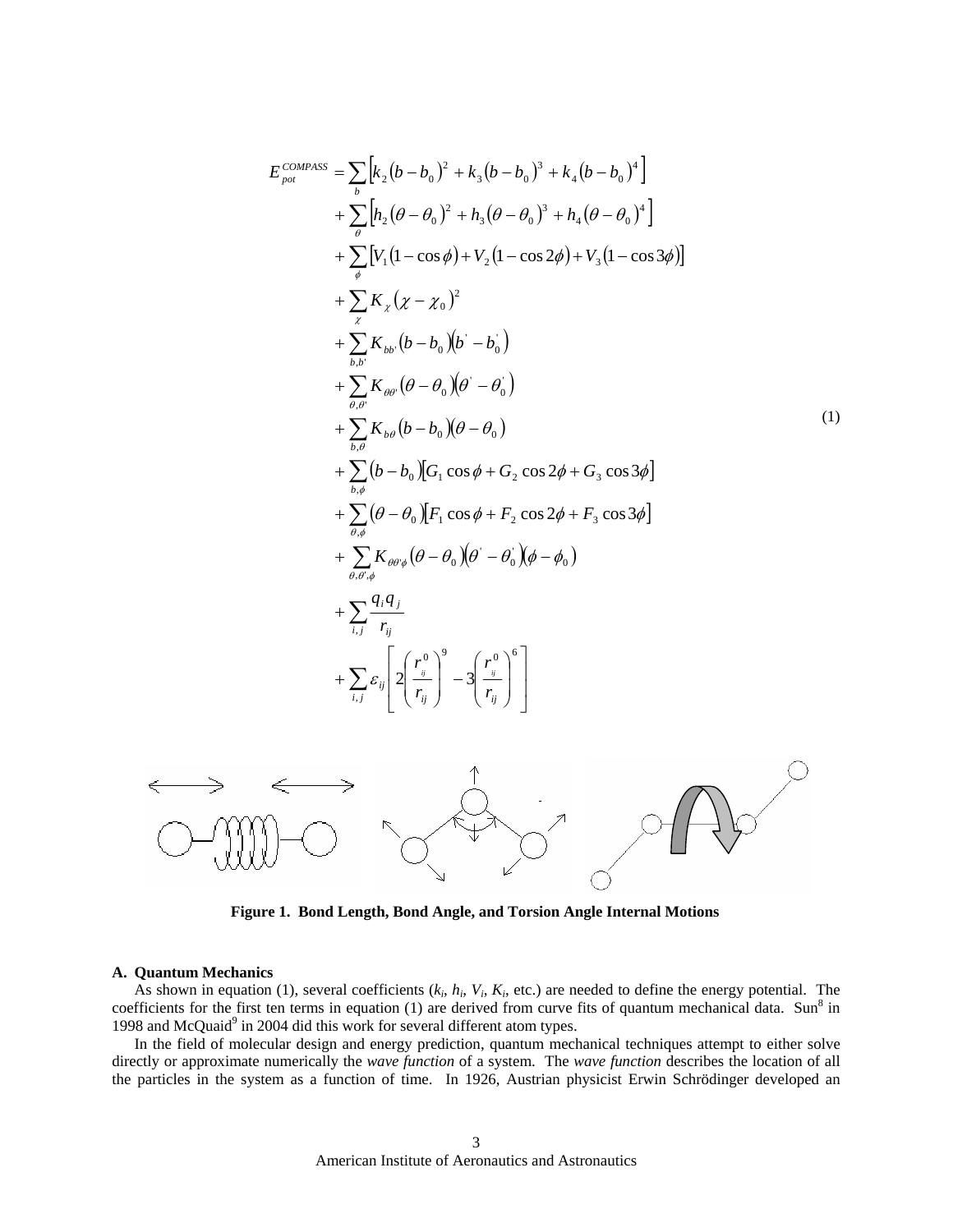equation for the wave function of a one-particle, one-dimensional system<sup>6</sup>. This equation, known as the timedependent Schrödinger equation or Schrödinger wave equation is shown in equation (2).

$$
-\frac{h}{2\pi i}\frac{\partial \Psi(x,t)}{\partial t} = -\frac{h^2}{8\pi^2 m}\frac{\partial^2 \Psi(x,t)}{\partial x^2} + V(x,t)\Psi(x,t)
$$
 (2)

In the above equation, Ψ is the time-dependent wave function, *V* is the potential energy function, *h* is Planck's constant, *m* is the mass of the particle, and *i* is the imaginary unit. As shown in equation (2), Schrödinger's wave equation contains the first derivative of the wave function. As a result, if one knows the wave function at any point in time, the wave function can be calculated for all future points in time. A variety of techniques are used to either solve this equation numerically for a given molecule or to approximate  $it<sup>6</sup>$ .

Sun and McQuaid were able to make use of these techniques to compute the ZPE of a range of molecules at different atomic configurations perturbed from each molecule's respective minimum energy configuration. By doing this, one can obtain the energy surface of the molecule near the minimum energy configuration as a function of atom location. This energy surface can then be curve-fit with the COMPASS intramolecular terms by adjusting the aforementioned coefficients in equation (1).

#### **B. Molecular Dynamics**

Molecular dynamics is used initially to determine the appropriate values for the coefficients used in the intermolecular terms of the COMPASS potential model. These terms describe the intermolecular potential or potential between two atoms in different molecules or two atoms in the same molecule not connected through a bond, angle, or torsion.

Molecular dynamics is used in conjunction with experimental methods to determine these coefficient values. Molecular dynamics is a technique for modeling the motion and positions of particles subject to the laws of classical mechanics<sup>10</sup>. This approximation of the motion of particles that are actually governed by the laws of quantum mechanics may seem too overly simplified to produce accurate results, but is actually a very good approximation for a wide range of molecules $^{10}$ .

The intermolecular potential parameters are initially set using a  $6<sup>th</sup>$  order combination law for unlike atom pairs shown in equations (3) and (4). Parameter values for like atom pairs are known and thus those for unlike atom pairs can be computed very quickly.

$$
r_{ij}^0 = \left[ \frac{\left( r_i^0 \right)^6 + \left( r_j^0 \right)^6}{2} \right]^{1/6} \tag{3}
$$

$$
\varepsilon_{ij} = 2\sqrt{\varepsilon_i \varepsilon_j} \left[ \frac{\left(r_i^0\right)^3 \left(r_j^0\right)^3}{\left(r_i^0\right)^6 + \left(r_j^0\right)^6} \right] \tag{4}
$$

In the above equations,  $r_i^0$  is the Lennard-Jones-9-6 parameter for atom *i*,  $r_j^0$  is the Lennard-Jones-9-6 parameter for atom *j*,  $\varepsilon_i$  is the energy potential well depth for atom *i*,  $\varepsilon_j$  is the energy potential well depth for atom *j*, and  $r_{ij}^0$  and  $\varepsilon_{ij}$  are combinations for a pair of atoms *i* and *j*. The two combination parameters  $r_{ij}^0$  and  $\varepsilon_{ij}$  are used in the last two terms of the COMPASS model shown in equation (1). The term Lennard-Jones refers to the potential upon which these parameters are used. The Lennard-Jones-9-6 potential, which is the last term of the COMPASS` model, can and has been used by itself as a potential function. It is effective in modeling simple molecules and was originally used in the 1970s for the modeling of liquid argon $^{11}$ .

Figure 2 shows snapshots of two molecular dynamics simulations of gaseous and liquid water. Figure 3 shows a snapshot of a molecular dynamics simulation of liquid DMAZ. Molecular dynamics can be used to compute the equilibrium and transport properties of a system of particles such as those in Figure  $2^{10,11}$ . This is done by expressing these properties as a function of the positions and momenta of the particles in the system.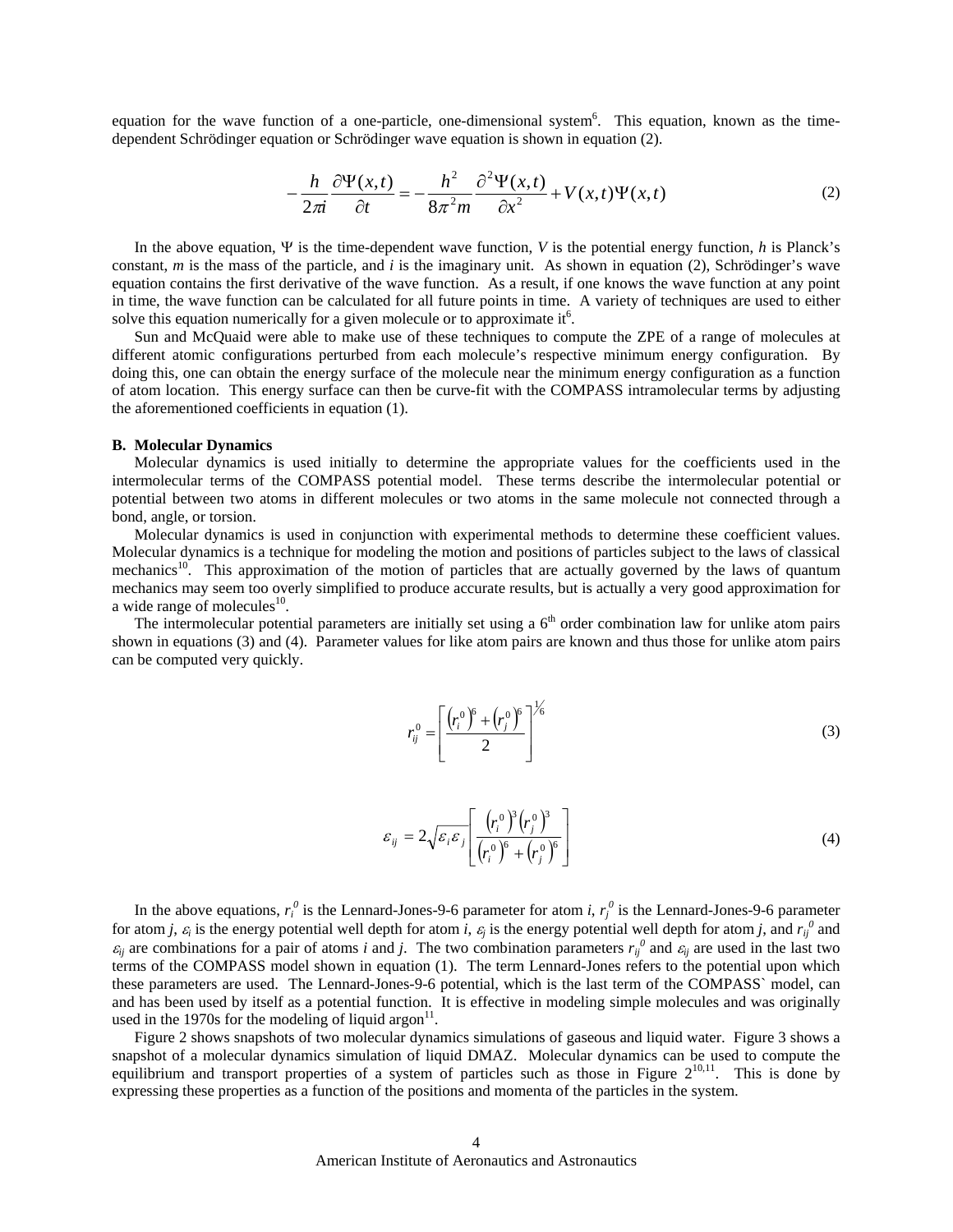

**Figure 2. Molecular dynamics snapshots of (a) gaseous and (b) liquid water simulations** 



**Figure 3. Molecular dynamics snapshot of liquid DMAZ simulation** 

The first observable that we define is kinetic energy per particle. For a system of point masses, the average kinetic energy per particle is defined using equation (5).

$$
E_{kin} = \frac{1}{2N} \sum_{i=1}^{N} m_i \left(\vec{v}_i \cdot \vec{v}_i\right)
$$
\n<sup>(5)</sup>

In the above equation,  $N$  is the number of particles in the system and  $m_i$  and  $v_i$  are the respective mass and velocity of particle *i*. In the case of polyatomic molecules,  $m_i$  is the mass of the molecule and  $v_i$  is the velocity of the center of mass of the molecule. From this definition of kinetic energy and making use of the principle of the equipartition of energy, the average translational temperature of the system particles (in three-dimensional space) can be defined as: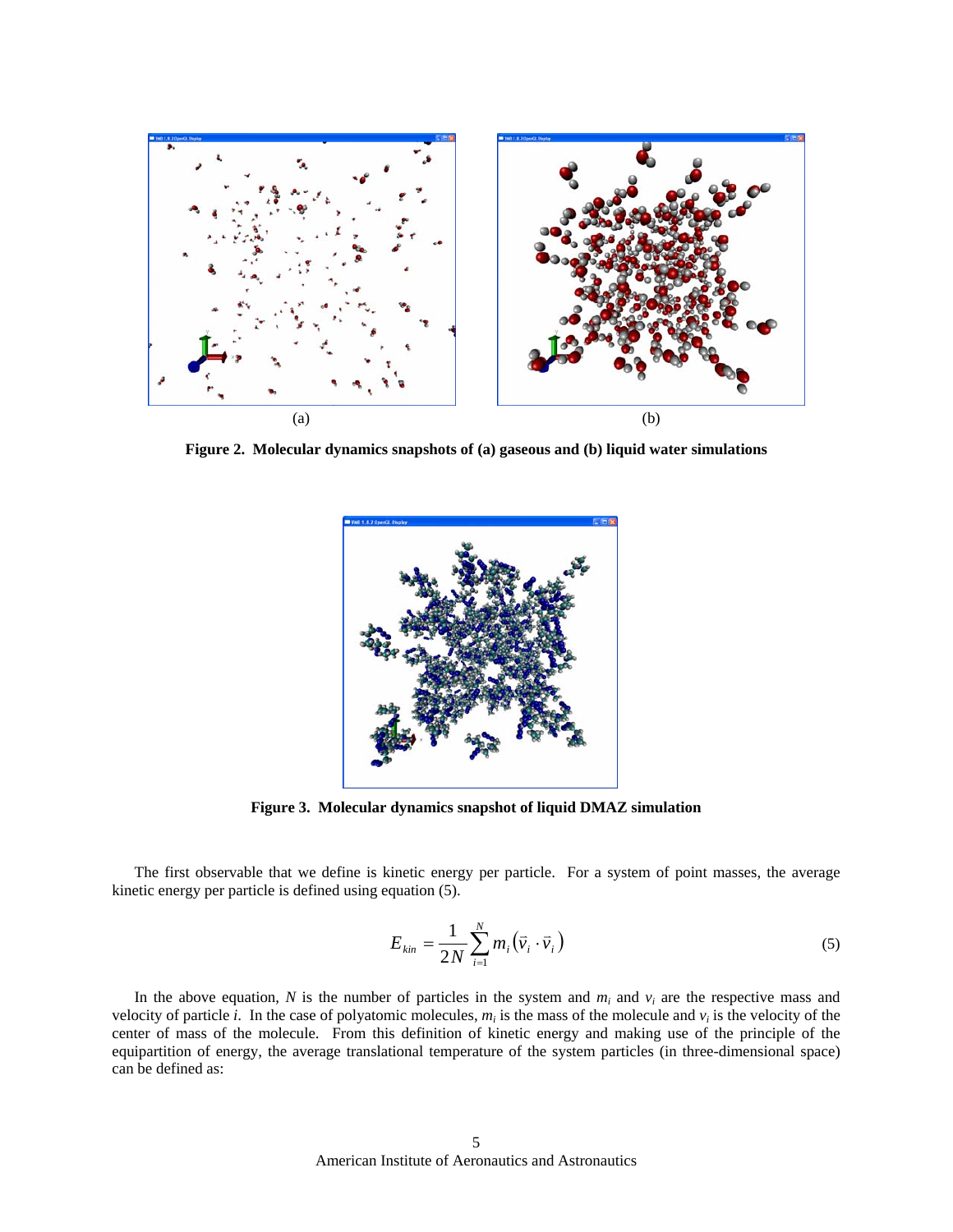$$
T_{trans} = \frac{1}{3Nk_B} \sum_{i=1}^{N} m_i (\vec{v}_i \cdot \vec{v}_i) = \frac{2}{3k_B} \left( \frac{1}{2N} \sum_{i=1}^{N} m_i (\vec{v}_i \cdot \vec{v}_i) \right) = \frac{2E_{kin}}{3k_B}
$$
(6)

where  $k_B$  is Boltzmann's constant. With the translational temperature defined, the pressure can then be easily defined as:

$$
P = \frac{Nk_B T_{trans}}{V} + \frac{1}{3V} \sum_{i=1}^{N-1} \sum_{j=i+1}^{N} \sum_{\alpha=1}^{n} \sum_{\beta=1}^{n} \vec{f}_{ij}^{\alpha\beta} \cdot \vec{r}_{ij}^{\alpha\beta} \tag{7}
$$

where *V* is the volume of the computational space,  $f_{ij}^{\alpha\beta}$  is the force vector of atom  $\beta$  of molecule *j* on atom  $\alpha$  of molecule *i*, and  $r_{ij}^{\alpha\beta}$  is the position vector from atom  $\beta$  of molecule *j* to atom  $\alpha$  of molecule *i*. The first term is the ideal gas term while the second term is the configurational or "virial" term which becomes prominent at higher densities (farther away from the ideal gas assumption). Density is defined as:

$$
\rho = \frac{N}{V} \sum_{i=1}^{N} m_i \tag{8}
$$

 With these fundamental properties defined as a function of the positions and momenta of the particles, more complex properties can be defined. The first of these to be defined is enthalpy. We start by breaking up enthalpy into its two major components: enthalpy of formation and sensible enthalpy. Equation (9) shows the separation of enthalpy into its two components.

$$
h(T, P) = \Delta h_f^0 + \Delta h \tag{9}
$$

In the above equation,  $\Delta h_f^0$  is typically defined as the enthalpy of the particle at 298K and 1 atm. with respect to the arbitrary base in which the enthalpy of the elements that make up that particle is chosen to be zero in their natural states at the same temperature and pressure<sup>12</sup>. The second term,  $\Delta h$ , is known as the sensible enthalpy and is defined as the difference in enthalpy between any given state and the state in which the formation enthalpy is defined. In this research work, the total enthalpy is calculated using a combination of quantum mechanics or literature values for  $h_f^0$  and the enthalpies calculated using molecular dynamics as follows:

$$
h(T, P) = \Delta h_{f_2}^0 + \left[ E_{kin}(T, P) + E_{pot}(T, P) + \frac{P}{\rho} \right] - \left[ E_{kin}(T_0, P_0) + E_{pot}(T_0, P_0) + \frac{P_0}{\rho_0} \right]
$$
(10)

The first term on the right hand side of equation (10) is the enthalpy of formation either obtained from literature (if available) or from quantum mechanics. The second term, in brackets, is the enthalpy calculated by molecular dynamics at the desired temperature and pressure. The third term, in brackets, is the enthalpy calculated by molecular dynamics at 298K and 1 atm. The *Epot* term is the potential energy calculated from the COMPASS energy potential. The  $E_{kin}$  term is the kinetic energy of the particles including translational and rotational energies. Vibrational energies are not modeled in this stage of work, but will be modeled in future work.

### **III. Results**

Work has been done in implementing the COMPASS model and running it for two very different compounds: water and DMAZ. The same procedure used for implementing the COMPASS model for these compounds can also be used for the creation of a modified model for use with other HEDM propellants. Ball and cylinder renderings of water and DMAZ are shown in Figure 4. These renderings are optimized geometries created with HyperChem, a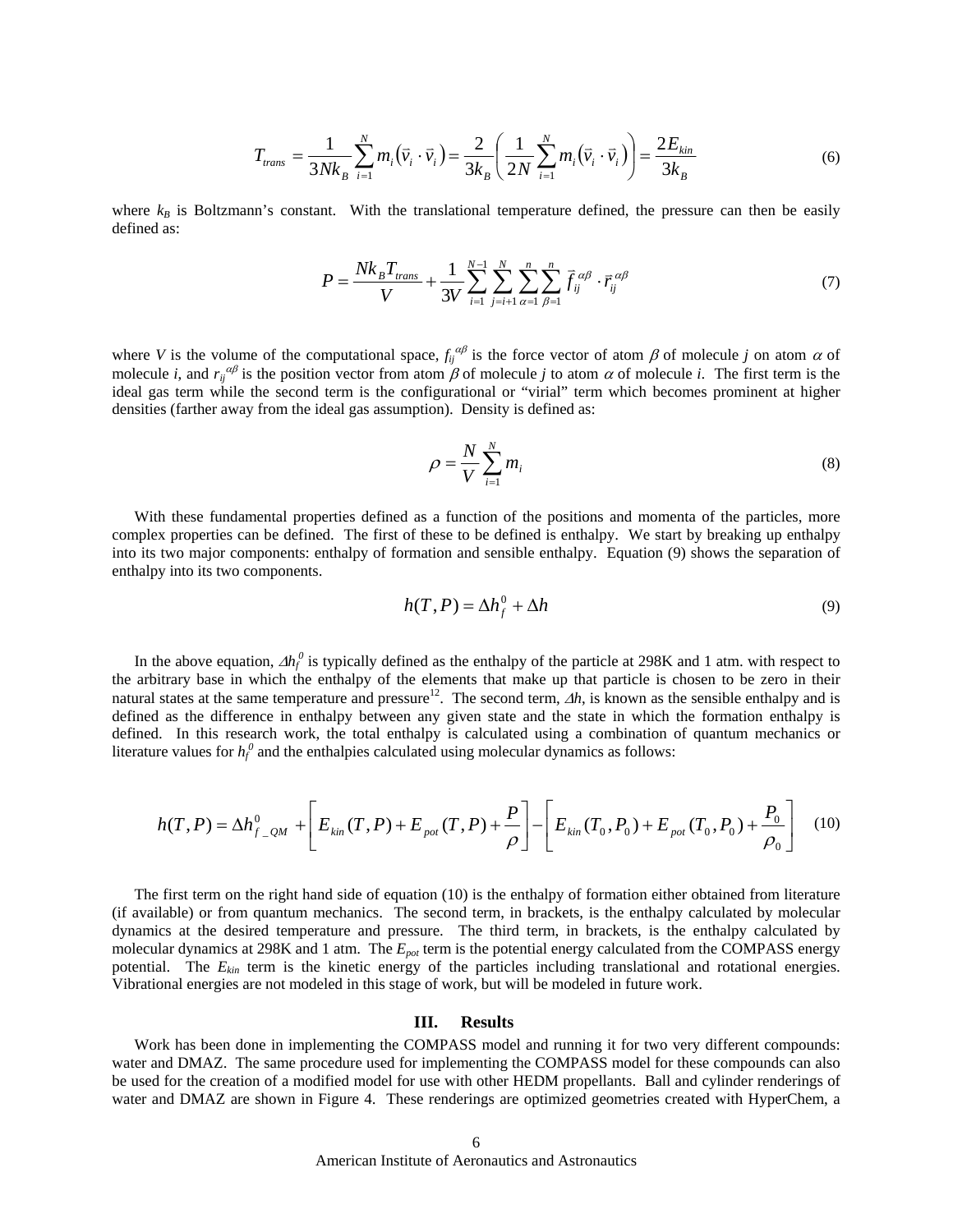molecular modeling and simulation software from HyperCube, Inc<sup>13</sup>. In addition to the COMPASS model work, experimental work has been performed on DMAZ. Experimental measurements of density, viscosity, and thermal conductivity as a function of temperature have been performed. The results of these measurements will be used to validate and improve the COMPASS model.



**Figure 4. Ball and cylinder renderings of (a) water and (b) DMAZ. The cyan atoms are carbon atoms, the red atom is an oxygen atom, the blue atoms are nitrogen atoms, and the white atoms are hydrogen atoms.** 

## **A. Experimental Results**

The following data in Tables 1, 2, and 3 below are experimental results from the testing of the density, shear viscosity, and thermal conductivity of DMAZ. The density results are compared with the computed values for DMAZ using the molecular dynamics technique to determine the accuracy of this method. Future work will include comparing the shear viscosity and thermal conductivity results with those computed using molecular dynamics. The density was measured using a high pressure pycnometer (Figure 5) and has an accuracy of  $\pm 0.2$ % with a reproducibility of  $\pm 0.05\%$  (average of three data points)<sup>14,15</sup>. The shear viscosity was measured using a high pressure Cannon-Fenske viscometer (Figure 6) and has an accuracy of  $\pm 2.0\%$  with a reproducibility of  $\pm 0.5\%$ (average of three data points)<sup>16,17</sup>. The thermal conductivity was measured using a relative transient hot-wire method with a Pyrex capillary filled with mercury (Figure 7). This method has an accuracy of  $\pm 2.0\%$  with a reproducibility of  $\pm 0.5\%$  (average of five data points)<sup>18</sup>.

| P(bar) | T(K)   | $\rho$ (kg/m <sup>3</sup> |
|--------|--------|---------------------------|
| 1.00   | 293.25 | 933.5                     |
| 1.00   | 313.00 | 913.5                     |
| 1.00   | 333.10 | 892.6                     |
| 1.00   | 353.05 | 872.1                     |
| 1.00   | 368.05 | 857.5                     |
| 1.00   | 387.35 | 836.4                     |
| 8.00   | 404.55 | 816.5                     |
| 11.00  | 418.55 | 796.2                     |
| 19.00  | 435.95 | 776.6                     |

**Table 1. Density of DMAZ**



**Figure 5. Cole-Farmer Pycnometer**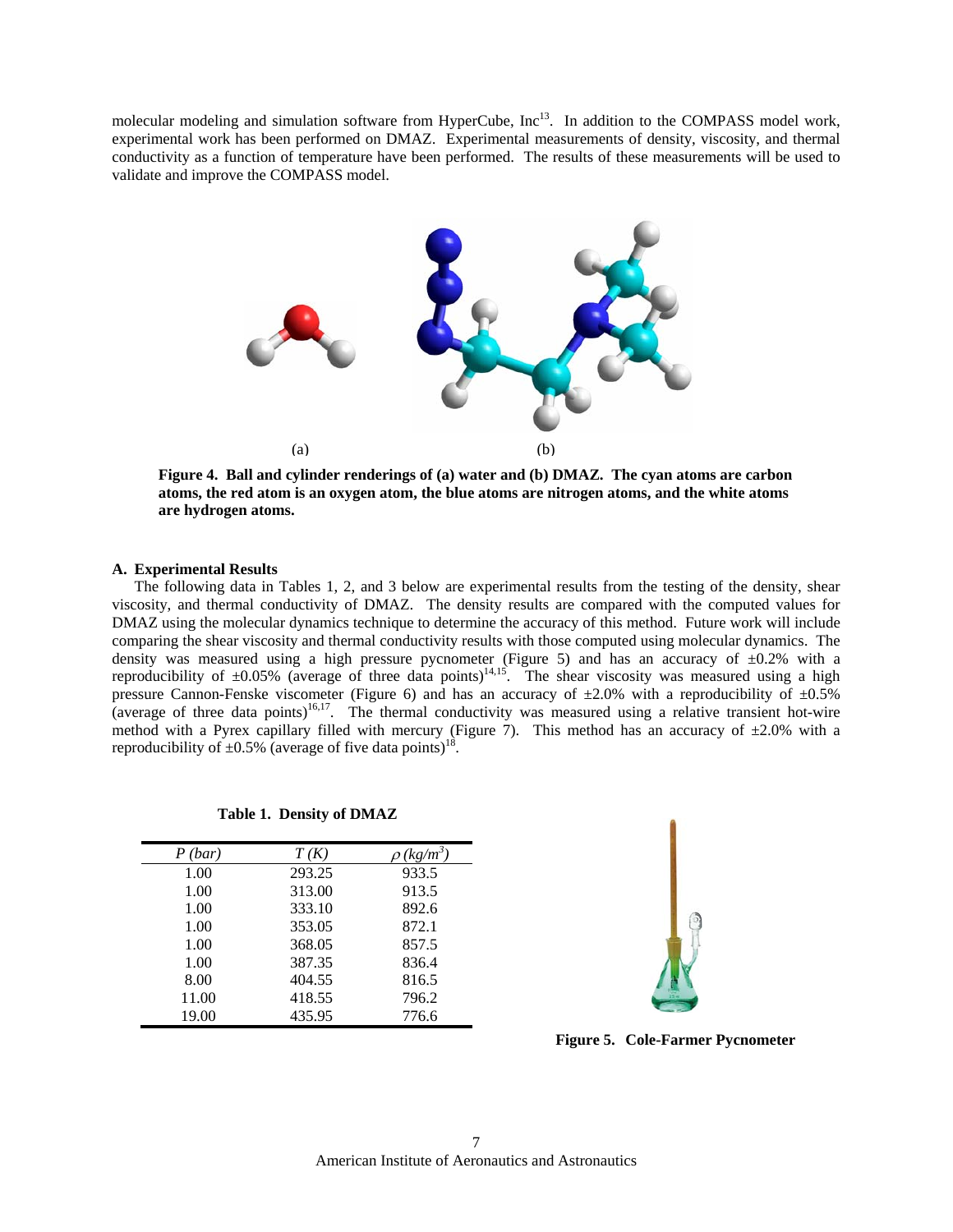| P(bar) | T(K)   | $\mu(cP)$ |
|--------|--------|-----------|
| 1.00   | 293.25 | 0.721     |
| 1.00   | 313.00 | 0.564     |
| 1.00   | 333.10 | 0.456     |
| 1.00   | 353.05 | 0.379     |
| 1.00   | 368.05 | 0.335     |
| 1.00   | 387.35 | 0.284     |
| 1.00   | 406.05 | 0.255     |
| 8.00   | 406.35 | 0.249     |
| 15.00  | 421.55 | 0.235     |
| 19.00  | 438.95 | 0.209     |

**Table 2. Shear Viscosity of DMAZ**



**Figure 6. Cannon-Fenske Routine Viscometer**

**Table 3. Thermal Conductivity of DMAZ**

| P(bar) | T(K)   | $\lambda$ (W/m-K) |
|--------|--------|-------------------|
| 1.00   | 297.40 | 0.133             |
| 1.00   | 324.90 | 0.125             |
| 1.00   | 349.30 | 0.118             |
| 8.00   | 374.30 | 0.112             |
| 11.00  | 398.50 | 0.107             |
| 19.00  | 425.30 | 0.101             |



**Figure 7. Transient Hot-Wire Cell** 

## **B. Thermophysical Property Calculations**

The following thermophysical data for water and DMAZ were calculated using the analysis technique described in Section II. The data is presented using real versus predicted plots with a diagonal line representing the experimental values.

Four types of molecular dynamics simulations were performed: two using water molecules and two using DMAZ molecules. For each type of molecule (water or DMAZ), two types of molecular dynamics simulations were performed. The first type was used to calculate enthalpy. This is done by holding constant the number of particles (N), the volume (V), and the temperature (T). The second type was used to calculate density. This is done by holding constant the number of particles (N), the pressure (P), and temperature (T). The molecular dynamics simulations which involved water consisted of 256 water molecules located in a cubic cell. The molecular dynamics simulation which involved DMAZ consisted of 108 DMAZ molecules located in a cubic cell. Pressure and temperature are held constant using techniques described in chapter 6 of reference 11. Periodic boundary conditions are used in all three dimensions. Periodic boundary conditions are a technique of surrounding the computational domain with exact replicas of the computational domain. This technique is useful in simulating thermodynamic properties that are based upon a continuum fluid<sup>10</sup>. Figure 8 is a schematic of this idea<sup>11</sup>. The central box is the computational domain and all the surrounding boxes are images of the central box.



**Figure 8. Schematic of periodic boundary conditions in two dimensions** 

American Institute of Aeronautics and Astronautics 8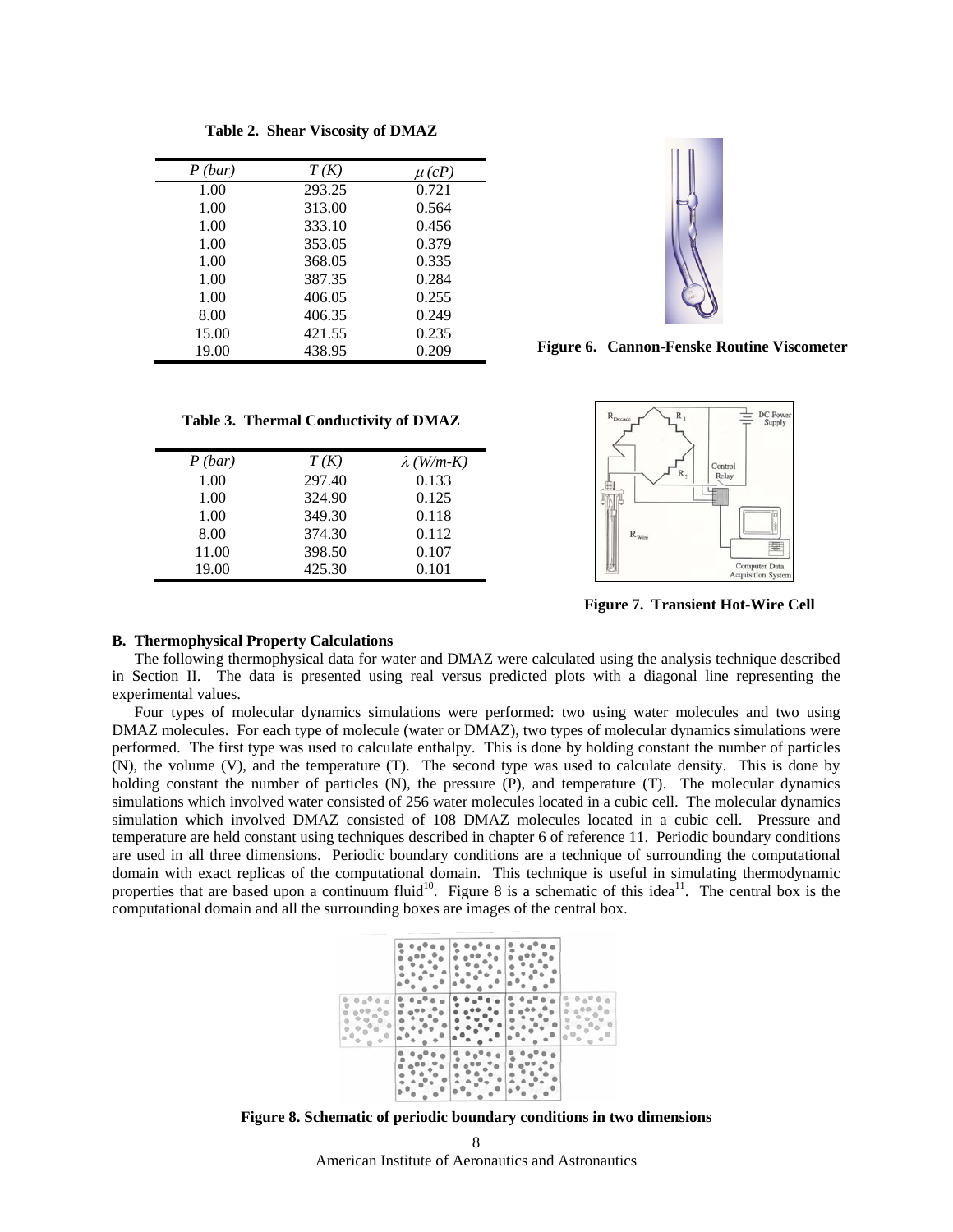The Lennard-Jones terms are modeled inside a cutoff distance of 7.5 Å for water and 13.0 Å for DMAZ. A longrange correction term is added to account for the potential not modeled outside this cutoff distance<sup>10</sup>. This cutoff distance is used to significantly reduce the computational time by not modeling the Lennard-Jones potential between two distant atoms whose potential is nearly zero. The long range Coulomb interactions are modeled using the Ewald summation technique<sup>11,19</sup>. This technique, used by most molecular dynamics simulations to model Coulomb interactions, is an efficient means of modeling these interactions without utilizing a cutoff distance. A cutoff distance is not used for modeling Coulomb interactions due to the fact that these interactions extend a much larger distance than do Lennard-Jones interactions. As seen in equation (1), Coulomb potential is proportional to  $r^{-1}$  as opposed to r<sup>-6</sup> for Lennard-Jones interactions. The equations of motion for the system are modeled using a predictor-corrector method<sup>11</sup> with a time step  $\Delta t = 0.83$  fs for water and  $\Delta t = 0.48$  fs for DMAZ. The total duration of each simulation is 20,000 time steps including an equilibration run of 11,000 time steps. The equilibration run is performed in order to allow the molecules, which are initially placed in a cubic lattice, to move into a random configuration. Each data point is an average of 9 block averages of 1,000 time steps each from time step 11,000 to time step 20,000.

## *1. Water*

The average pressure calculated at the input density and temperature of water ( $\rho = 997 \text{ kg/m}^3$ , T = 298 K) is 6.53 bar. This error is considered satisfactory<sup>8,9</sup> since the isothermal compressibility (k<sub>T</sub>) of water is 4.589\*10<sup>-5</sup> / bar<sup>20</sup>. A deviation of 6.53 bar in pressure corresponds to only a 0.03% error in the density of liquid water at 298 K.

Figure 9 shows actual versus predicted plots of the sensible enthalpy and density of water. The average absolute deviation in sensible enthalpy for the nine data

points is 104.3kJ/kg. This translates to an average percentage deviation, when converted to absolute enthalpy (gas phase  $\Delta h_f^{298} = -13,400$ kJ/kg), of 0.74%. The average absolute deviation in density is  $30.5 \text{ kg/m}^3$  or  $5.89\%$ . These errors are considered acceptable for use in the conceptual design of rocket engines. As expected, the molecular dynamics simulations are most accurate at predicting the enthalpy and density of water in its gaseous and low pressure liquid states. The accuracy decreases at elevated pressures and at points near the critical point of water (T<sub>c</sub>=647 K,  $\rho_c = 322 \text{ kg/m}^3$ , P<sub>c</sub>=22.06  $MPa<sup>21</sup>$ . The data is provided in Table 4.

|  | Table 4. Density and Sensible Enthalpy Estimates for Water |  |  |  |  |
|--|------------------------------------------------------------|--|--|--|--|
|--|------------------------------------------------------------|--|--|--|--|

|        |            | Density $(kg/m^3)$ |         | $h_{sens}$ (kJ/kg) |           |
|--------|------------|--------------------|---------|--------------------|-----------|
| T(K)   | (MPa)<br>Ρ | MD                 | $Exp^a$ | MD                 | $Exp^a$   |
| 298.3  | 0.65       | 1000.20            | 997.26  | $-2305.6$          | $-2440.5$ |
| 311.0  | 0.08       | 979.30             | 993.01  | 22.3               | 23.2      |
| 388.5  | 0.11       | 0.59               | 0.60    | 161.3              | 160.0     |
| 450.0  | 20.00      | 856.50             | 902.30  | $-1567.1$          | $-1787.0$ |
| 467.0  | 0.21       | 0.95               | 0.97    | 300.2              | 311.5     |
| 550.0  | 20.00      | 645.14             | 775.70  | $-1087.9$          | $-1330.9$ |
| 800.0  | 80.00      | 336.40             | 403.05  | 129.9              | 21.4      |
| 950.0  | 40.00      | 102.47             | 104.89  | 946.2              | 1061.2    |
| 1000.0 | 80.00      | 196.71             | 208.86  | 885.1              | 988.7     |
|        |            |                    |         |                    |           |

a Experimental data are from IAPWS (reference 21).



**Figure 9. Actual vs. predicted plots of (a) sensible enthalpy and (b) density for water** 

American Institute of Aeronautics and Astronautics 9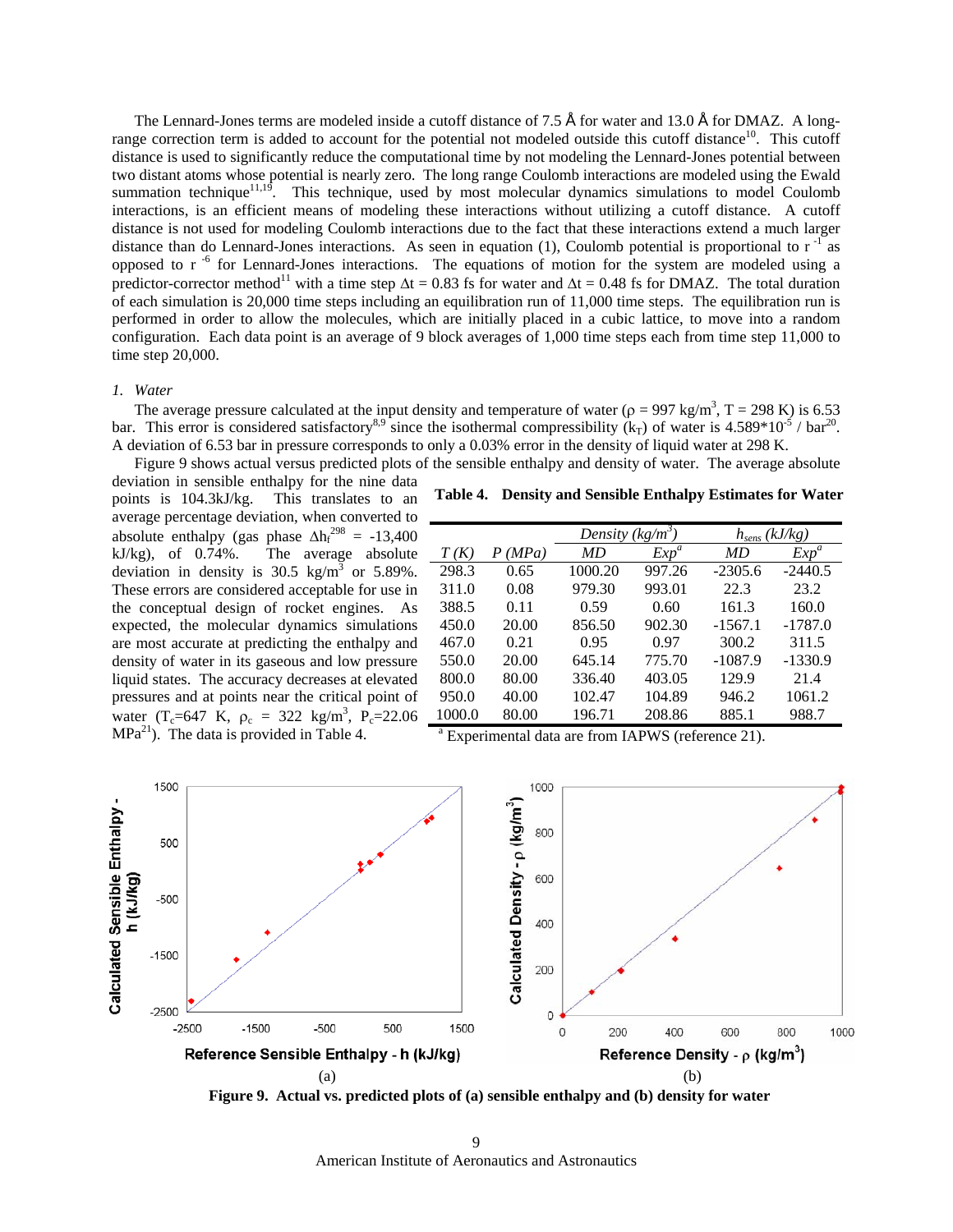# *2. DMAZ*

Figure 10 is an actual versus predicted plot for the density of DMAZ. A small density range is used due to the lack of experimental density data for DMAZ. The actual values are taken from the experimental results provided in Table 1. The molecular dynamics model is less accurate at predicting the density of DMAZ than it is predicting the density of water. The average absolute deviation in density is  $92.6 \text{ kg/m}^3$  or 10.58%. Improvements to the molecular dynamics model, including the incorporation of molecular vibrational effects, are expected to improve the accuracy. The data is provided in Table 5.

|        |        | Density $(kg/m^3)$ |         |  |
|--------|--------|--------------------|---------|--|
| T(K)   | P(MPa) | MD                 | $Exp^a$ |  |
| 293.25 | 100    | 786.0              | 933.5   |  |
| 353.05 | 100    | 752.3              | 872.1   |  |
| 404.55 | 100    | 739.8              | 816.5   |  |
| 435.95 | 100    | 750.4              | 776.6   |  |

**Table 5. Density Estimates for DMAZ** 

|  |  |  |  | Table 6. Sensible Enthalpy Estimates for DMAZ |
|--|--|--|--|-----------------------------------------------|
|--|--|--|--|-----------------------------------------------|

|       |                             | $h_{sens} (kJ/kg)$ |
|-------|-----------------------------|--------------------|
| T(K)  | $\rho$ (kg/m <sup>3</sup> ) | MD                 |
| 404.1 | 331.2                       | 48.8               |
| 493.1 | 331.2                       | 88.8               |
| 655.0 | 331.2                       | 162.8              |

<sup>a</sup> Experimental data from Table 1.

Estimates of sensible enthalpy are provided in Table 6. McQuaid in reference 3 provides a  $\Delta h_f^{298}$  for condensedphase DMAZ of 2,504 kJ/kg. With this data, one can begin to construct tables of density and total enthalpy (see equation (9)) as a function to temperature and pressure or temperature and density to be used in conceptual rocket engine design codes.



**Figure 10. Actual vs. predicted plot of density for DMAZ** 

### **C. Sensitivity Study**

A sensitivity study of the changes in the thermophysical properties of a fuel and the effects of these changes on the propulsion system level outputs was performed. This study used the engine powerhead design code P-STAR with a liquid oxygen, liquid hydrogen staged-combustion cycle. The thermophysical properties of liquid hydrogen were altered to study the effects of its thermophysical properties on vacuum specific impulse, engine weight, and engine theoretical first unit (TFU) cost. The purpose of this study is to see which of the thermophysical properties need to be measured most accurately. Ideally the COMPASS model approach should be tailored to the accurate prediction of a particular thermophysical property which has the greatest influence on the engine level metrics at the cost of a somewhat less accurate prediction of other properties.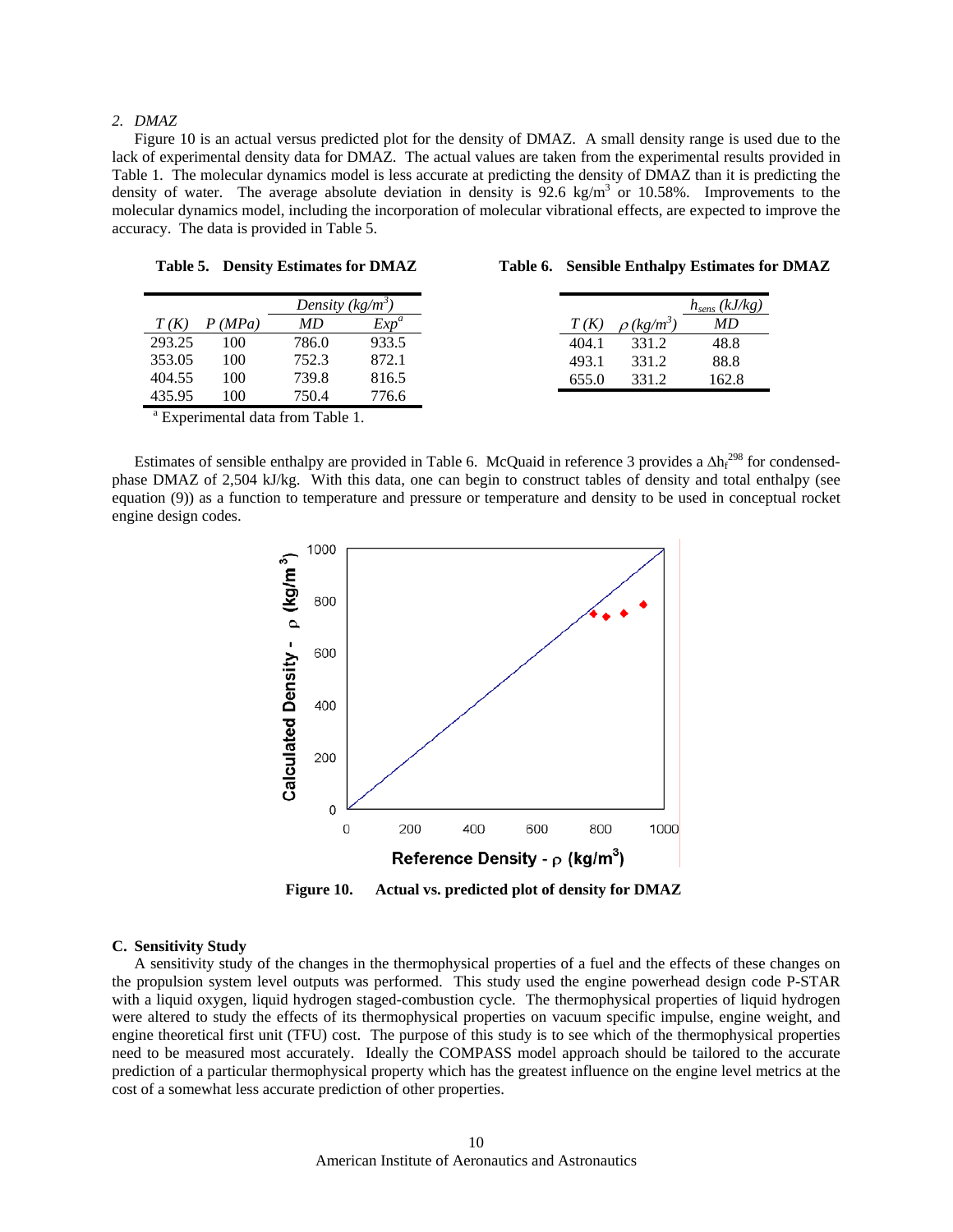Figure 11 is a pareto plot of engine vacuum specific impulse as a function of hydrogen fuel enthalpy, entropy, and density. A pareto plot is used to determine the sensitivity of the response  $(I_{sp}$ , engine weight, TFU cost) to the various factors (enthalpy, entropy, and density). The horizontal axis indicates the contribution of the variation of a particular factor to the total variation of the response. The results shown in Figure 11 indicate that the variation in enthalpy contributes to more than 50% of the total variation in vacuum  $I_{sp}$ . The results also indicate that variation in entropy contributes nearly 50% of the total variation in vacuum I<sub>sp</sub>. Fuel density has a very minimal effect on vacuum I<sub>sp</sub>.



**Figure 11. Pareto Plot of Vacuum Isp**

Figure 12 is a pareto plot of engine weight as a function of hydrogen fuel enthalpy, entropy, and density. The results indicate that engine weight is predominately affected by fuel density. Engine turbopumps are particularly affected by fuel density as density influences a variety of parameters such as pump efficiency and the number of pump stages. Entropy and enthalpy affect the engine weight to a much lesser extent.



**Figure 12. Pareto Plot of Engine Weight** 

Figure 13 is a pareto plot of engine TFU cost as a function of hydrogen fuel enthalpy, entropy, and density. The results follow the same trend as those seen in the engine weight pareto plot. These two pareto plot trends are similar because engine TFU is calculated using weight-based cost estimation relationships (CER).



**Figure 13. Pareto Plot of Engine TFU** 

These results do not show a clear need to tailor the COMPASS model to predict a particular thermophysical property more accurately than any other. A larger sensitivity study will be performed in the future incorporating both viscosity and thermal conductivity in addition to the three properties studied above. It is believed that the results of that study will show a relative importance of enthalpy, entropy, and density over viscosity and thermal conductivity for the engine level metrics analyzed. If that is the case, the COMPASS model can be tailored to model enthalpy, entropy, and density as accurately as possible while still modeling viscosity and thermal conductivity with reasonable accuracy.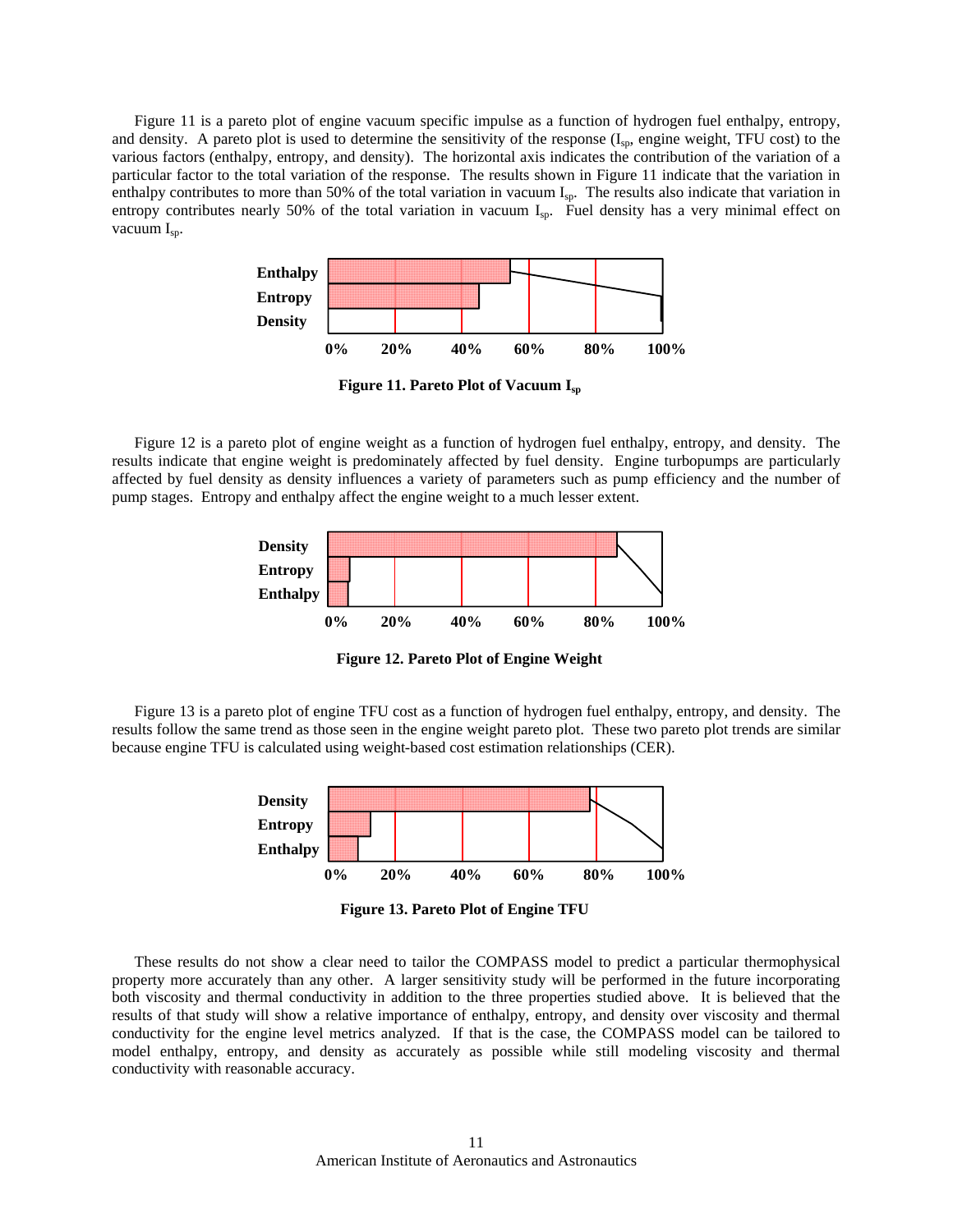## **IV. Future Work**

Future work is required in several areas to make this technique more useful for engineers performing conceptual propulsion system designs utilizing new propellants. First, improvements need to be made to the molecular dynamics model to incorporate vibrational motion of the molecules. This motion is a factor for molecules at higher temperatures as the vibrational energy modes become excited. These high temperatures are common in rocket engines and thus the vibrational motion needs to be modeled in order to accurately predict the thermophysical properties over the entire temperature and pressure range.

 Second, entropy needs to be calculated to model the equilibrium combustion in the engine combustor. As seen by the above sensitivity study, entropy plays an important role in the calculation of vacuum  $I_{sp}$  and needs to be modeled with accuracy. Entropy is calculated by making use of the partition function, Z. The partition function describes how the particles are divided up among different energy groups<sup>22</sup>.

$$
s = k_B \ln Z_{NVE}
$$
 (11)

$$
Z_{NVE} = \sum_{i=1}^{N} \delta(E_i - E) \tag{12}
$$

$$
\delta(E_i - E) = \sqrt{(E_i - E)^2}
$$
\n(13)

$$
E = \sum_{i=1}^{N} E_i \tag{14}
$$

In the above equations,  $Z_{NVE}$  is the partition function for simulations with the number of particles  $(N)$ , the volume (*V*), and the total energy (*E*) held constant. *Ei* is the total energy of particle *i*. *E* is the average total energy per particle.

 Third, shear viscosity and thermal conductivity need to be calculated to be able to fully incorporate this molecular dynamics technique in the powerhead design of rocket engines. Viscosity and thermal conductivity are needed for pump, turbine, and heat exchanger analyses. Shear viscosity (or absolute viscosity) and thermal conductivity are two properties known as transport properties. Unlike density, enthalpy, and entropy which are measured at equilibrium, viscosity and thermal conductivity are time-dependent properties which are defined differently from the equilibrium properties. In order to define these two properties in molecular dynamics, we need to introduce the idea of an autocorrelation function. An autocorrelation function measures the correlation between some parameter such as velocity, pressure, or heat flux of a particle at two different points in time<sup>10,11</sup>. Using the integrated autocorrelation function of the pressure tensor, the Green-Kubo form of shear viscosity is shown below.

$$
\mu = \frac{V}{3k_B T} \int_{0}^{\infty} \langle P^{xy}(t) P^{xy}(0) + P^{yz}(t) P^{yz}(0) + P^{xz}(t) P^{xz}(0) \rangle dt
$$
\n(15)

$$
P^{xy} = \frac{1}{V} \left( \sum_{i=1}^{N} m_i v_i^x v_i^y + \frac{1}{2} \sum_{i=1}^{N-1} \sum_{j=i+1}^{N} r_{ij}^x f_j^y \right)
$$
(16)

In the above equations  $\langle ... \rangle$  denotes the ensemble average,  $v_i^x$  is the x-component of the velocity vector of particle *i*,  $v_i^y$  is the y-component of the velocity vector of particle *i*,  $r_{ij}^x$  is the x-component of the position vector from particle *j* to particle *i*, and  $f^y{}_{ij}$  is the y-component of the force vector of particle *j* on particle *i*. Similarly, thermal conductivity is defined using the integrated heat flux autocorrelation function:

$$
\lambda = \frac{V}{3k_B T^2} \int_0^\infty \langle \bar{J}(t) \cdot \bar{J}(0) \rangle dt \tag{17}
$$

American Institute of Aeronautics and Astronautics 12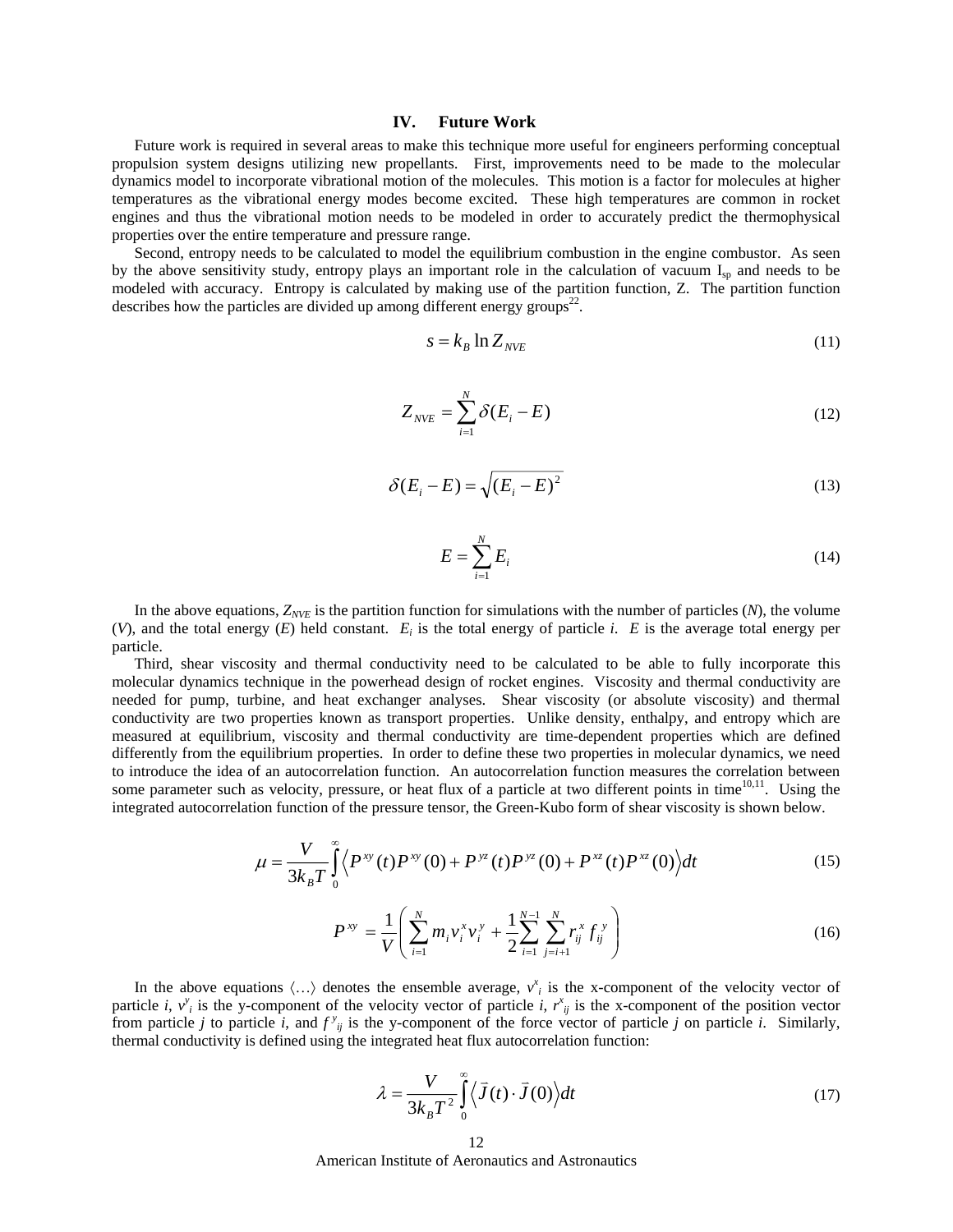$$
\bar{J} = \frac{1}{V} \left( \sum_{i=1}^{N} \hat{e}_i \vec{v}_i + \frac{1}{2} \sum_{i=1}^{N} \sum_{j=1 (j \neq i)}^{N} \overline{r}_{ij} \left( \vec{f}_{ij} \cdot \vec{v}_j \right) \right)
$$
(18)

$$
\hat{e}_i = \frac{1}{2} m_i \left( \vec{v}_i \cdot \vec{v}_i \right) + \frac{1}{2} \sum_{i=1}^N \sum_{j=1 \ (j \neq i)}^N E_{pot} \left( \vec{r}_{ij} \right) - \frac{1}{N} \sum_{j=1}^N e_j \tag{19}
$$

In the above equations,  $\hat{e}_i$  is the instantaneous excess energy of particle *i*,  $v_i$  is the velocity vector of particle *i*,  $E_{pot}$  is the energy potential of particle *i* due to particle *j*,  $r_{ij}$  is the position vector from particle *j* to particle *i*, and  $e_j$  is the energy of particle *j*.

The fourth area in which future work is needed is the experimental measurement of the specific heat of DMAZ as a function of temperature using a differential scanning calorimeter. This information can be used to determine the enthalpy and entropy change of DMAZ as a function of temperature. This experimental data can then be compared against the molecular dynamics predictions of these properties.

The fifth area of future work is the detailed study of the predictive accuracy of the COMPASS model for higher energy compounds such as DMAZ (Figure 4c), quadricyclane, cubane (Figure 14), and other HEDM propellants. It is believed that this model will not adequately predict the necessary thermophysical properties for these types of molecules and will thus need to be modified. This modification may simply be new sets of coefficients for these types of molecules or may require more substantial additions of terms to the COMPASS potential equation. It is believed that HEDM propellants are more difficult to model using the COMPASS force field, because their particular molecular structure lends to a stronger interaction between internal coordinates. This stronger interaction may require the use of a different set of cross-coupling terms to more accurately model these types of molecules.



**Figure 14. Ball and cylinder renderings of (a) quadricyclane**  $(C_7H_8)$  **and (b) cubane (C8H8). The cyan atoms are carbon atoms and the white atoms are hydrogen atoms.** 

The sixth and final area of future work is the prediction and compilation of all the necessary thermophysical properties for a variety of potential new propellants. These properties will then be incorporated in a powerhead design tool and then used in the conceptual design of a liquid rocket engine as part of an overall conceptual vehicle design. This will allow one to quantify the benefits of using these new propellants to the overall vehicle and its corresponding space or launch architecture.

#### **Acknowledgments**

This work was funded by the University Institutes Institute for Future Space Transport under NASA's Project Constellation. The authors would like to thank the members of the Space Systems Design Lab (SSDL) at the